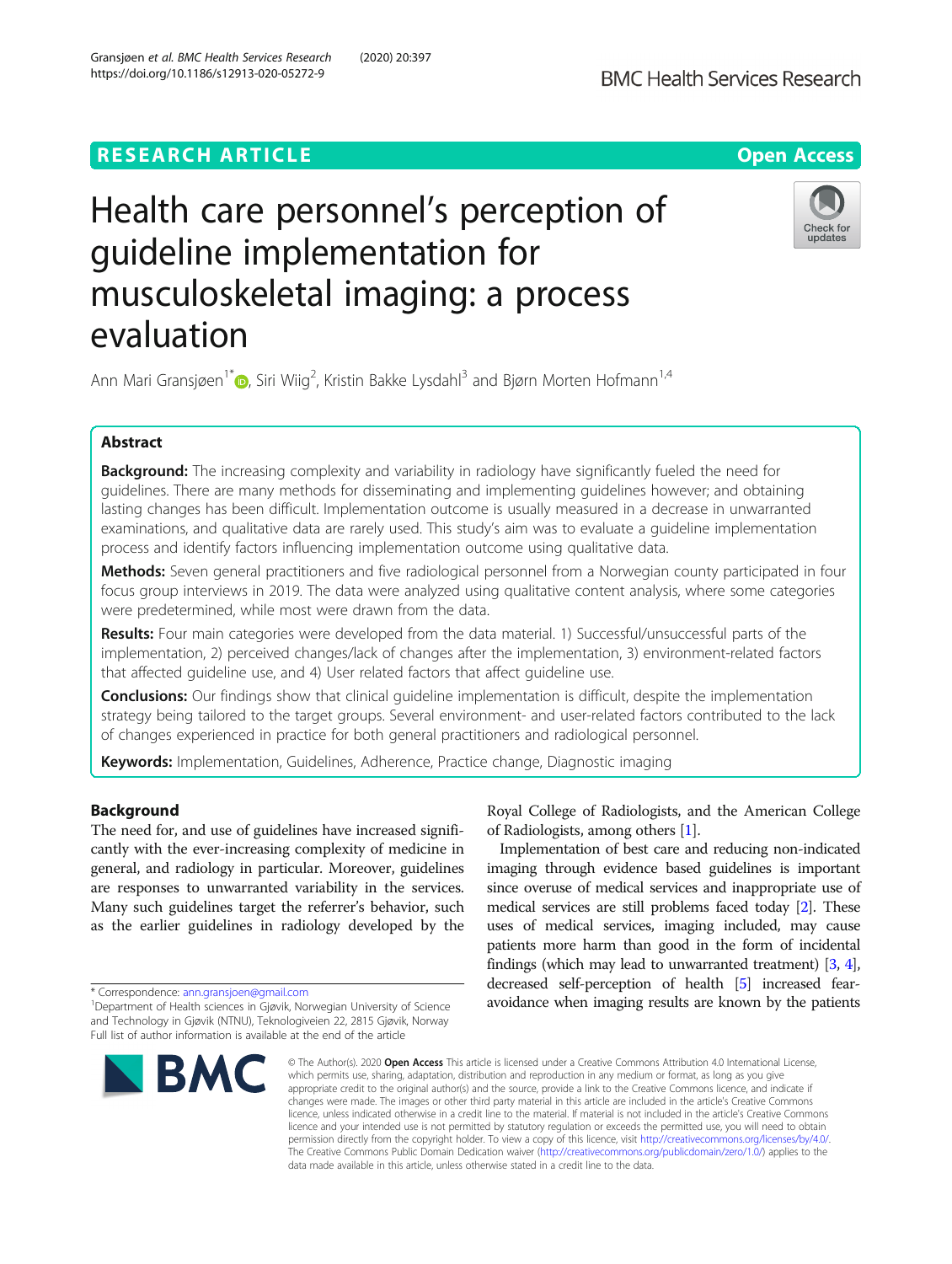[[5](#page-9-0), [6\]](#page-9-0), and unnecessary radiation dose [\[7](#page-9-0)], with no shown benefits when early imaging is provided [\[8\]](#page-9-0).

Prevoius guideline implementation strategies for different guidelines aimed towards different parts of the health care system (such as primary care, ambulatory care or emergency rooms) have consisted of publication in relevant journals [\[9](#page-10-0)], audit and feedback [\[10](#page-10-0)], educational outreach [\[11](#page-10-0)], and reminders [\[12](#page-10-0)], among others. Such methods have been used to implement the Canadian c-spine rule in radiology [\[13\]](#page-10-0), to reduce the amount of conventional radiography (CR) performed for low back pain [\[14\]](#page-10-0) and to reduce the amount of skull radiographs performed [[15\]](#page-10-0). More recently most implementation strategies comprise of educational meetings [[16](#page-10-0)] and providing of educational material [\[17](#page-10-0)], support and counseling regarding guideline use [[18\]](#page-10-0), audit and feedback [[18](#page-10-0), [19](#page-10-0)], guideline-concordant structuring of medical records [[17](#page-10-0)], the use of social media platforms (Twitter, Facebook) [\[16\]](#page-10-0), and patient education [[16](#page-10-0)].

Lack of lasting impact on outcomes is a common challenge with all of implementation methods to some degree. Guideline adherence tends to be reduced as time goes by [\[9,](#page-10-0) [20\]](#page-10-0). However, the more active approaches (e.g. educational meetings, workshops, audit and feedback) tend to have a greater and more lasting effect than the more passive approaches (e.g, postal dissemination, publication in relevant journals) on dissemination and implementation [\[21](#page-10-0)]. The most effective measures however, seem to be multifaceted implementation strategies. One study found that such a strategy led to a reduction in patients referred to secondary care (5% of patients for the multifaceted strategy group vs 10% of patients in the passive implementation strategy group), and cost reduction (approximately 93£ per patient), however patients were less satisfied [\[17](#page-10-0)]. A systematic review regarding the reduction of unnecessary imaging and pathology tests found that the three most effective implementations were multifaceted strategies consisting of three components (45% relative reduction), two components (32% relative reduction), and one component (28.6% relative reduction) [\[22\]](#page-10-0). Lastly a multifaceted implementation targeted towards prescribing physicians in a Dutch hospital led to a significant reduction in non adherence (30.5% vs 21.8%) [[18](#page-10-0)].

Other implementation strategies that have had an effect on the use of patient treatment or use of diagnostic testing (including imaging) have been targeted implementation including introduction of the guideline and monthly feedback showing an increase in the adherence rate (baseline 28.1%, vs 61.5% for the targeted strategy) [[19](#page-10-0)]. Interventions targeted towards both the clinicians and the families in their care proved more effective than clinicians only (61.9% [34.3%] vs 30%[32%]) [[22](#page-10-0)], modified referral forms reduced imaging by 36.8% [\[23\]](#page-10-0) and targeted reminders to

primary care physicians of appropriate indications for imaging reduces referrals by 22.5% [\[23\]](#page-10-0).

Implementation outcome is often measured as a reduction in unwarranted examinations or tests, but an implementation process outcome may also be reported, such as self-reported use of guidelines [[24](#page-10-0)]. Qualitative results may supplement and explain quantitative results and can then be used to improve implementation efforts.

A national guideline was developed in 2014 in Norway for diagnostic imaging of non-traumatic musculoskeletal diseases. This guideline contains recommendations regarding which modality (x-ray, computed tomography, magnetic resonance imaging, ultrasound) can be used for the diagnosis of different diseases of the extremities, joints and spine. The Norwegian Directorate of Health's implementation of this guideline consisted of postal dissemination and publication on their own website, along with publication in an online health library [\[25](#page-10-0)]. This had little success in increasing quality and reducing variability of examinations being performed, since most GPs had not used it, and many were not aware of it at all [[25\]](#page-10-0). This led to a need for a second implementation using a different strategy [[26\]](#page-10-0). This implementation consisted of educational meetings and videos, as well as digital access targeted towards General Practitioners (GPs), and shortened versions of the guideline targeted towards GPs and radiological personnel respectively, including the recommendations for the most common complaints in primary care (i.e. pain in the neck, shoulders, lower back and knees). The target groups for this implementation included GPs, radiological personnel and the Norwegian Labour and Welfare Administration (NAV). These groups were chosen since all are involved in making the decision of performing diagnostic imaging. Accordingly, the implementation under scrutiny was strictly a re-implementation, since the guideline had already been implemented.

The aim of this study was to evaluate an implementation process and identify factors influencing implementation outcome using qualitative data analyzed according to the Consolidated Framework for Implementation Research (CFIR) [\[27\]](#page-10-0) and Implementation Fidelity (IF) [[24](#page-10-0)]. The following research questions guided this study: Which factors of the implementation strategy were perceived as successful or unsuccessful by GP's and radiological personnel, and is the use of radiological services perceived as better in accordance with the guidelines? Which factors seem to influence the effect of the implementation?

Using both CFIR and IF to evaluate the implementation process is unique to this study, which enhances the quality of the evaluation of the implementation. We contribute with insights from the Norwegian setting with the Norwegian musculoskeletal guideline that may be of high relevance for developing implementation strategies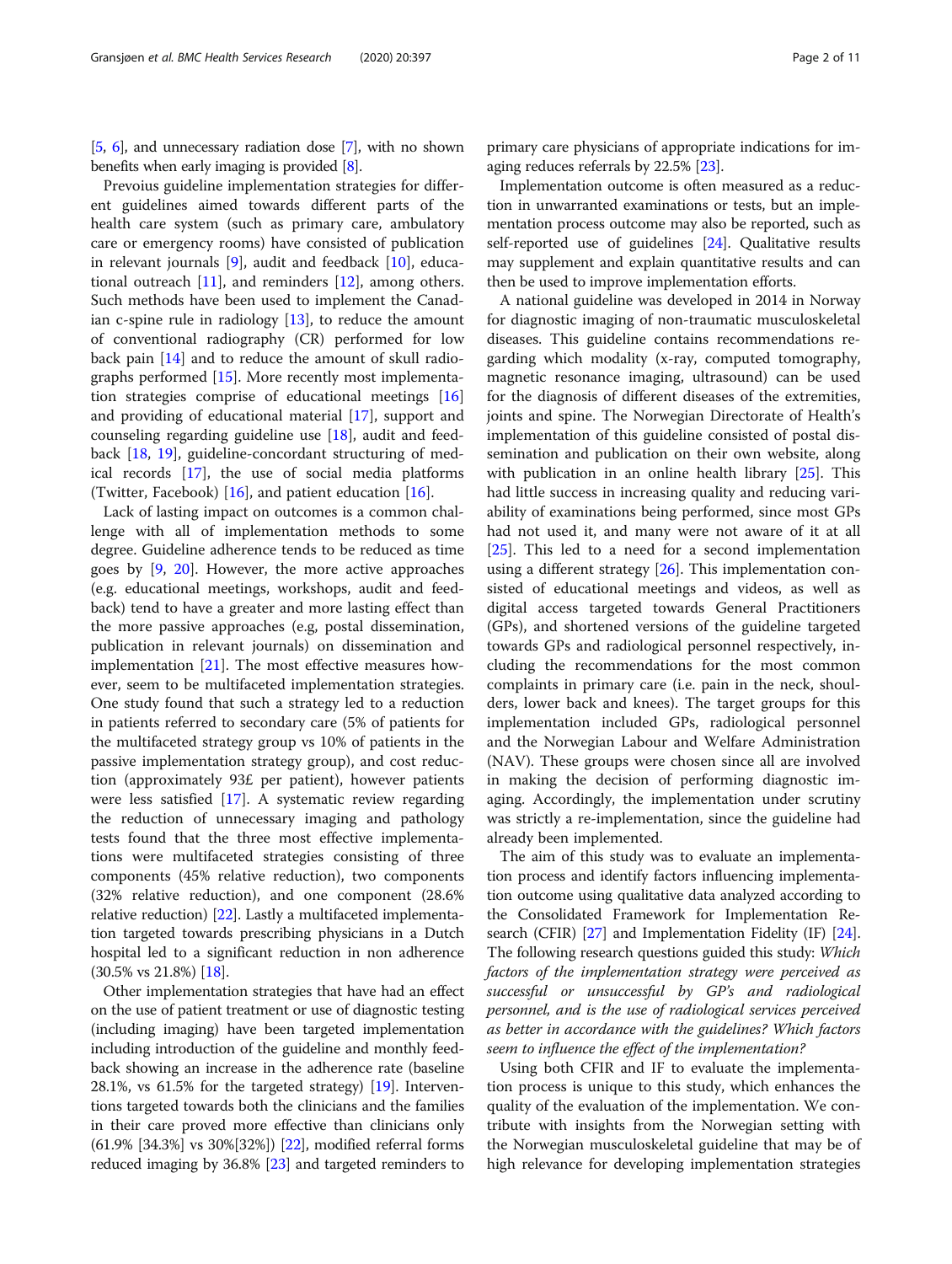in other countries, and for performing evaluations implementation strategies for guidelines in other fields.

#### Methods

## **Design**

This study is the third phase of a project that aims to improve the health service by effective implementation of the Norwegian Musculoskeletal Guideline (NMSG). The first phase explored barriers and facilitators for guideline adherence [[25\]](#page-10-0), while the second phase was the development and implementation of the strategy [[26\]](#page-10-0). This phase of the project consisted of a passive part and an active part. In the passive part a short version of the guideline's recommendations was given to the GPs and radiological personnel, as well as already existing digital resources being provided. These were links to pages where the guidelines were previously published. Lastly, another digital resource were provided to the GPs, which consisted of publishing of the guideline in the Norwegian Electronic Medical Manual (NEL), where it was not previously published [\[26\]](#page-10-0).

The active part of the implementation strategy consisted of informational meetings with GPs or radiological personnel, where the information was tailored to the attending profession. This meant that GPs were provided with further information regarding conventional x-rays, Computed Tomography (CT), Magnetic Resonance Imaging (MRI) and Ultrasound (US), and which tissues they can depict. For the radiological personnel the tailoring consisted of information regarding how the guideline could be used in their daily work, even though the guideline was primarily aimed towards GPs. During these meetings the participants could ask questions regarding the guideline recommendations. The participants discussed the content of the guideline in the context of their practice, and how they could be relevant for their practice. Educational videos were produced for personnel in the included places of work that could not attend, and other places of work and other places of work where informational meetings were not possible [[26\]](#page-10-0). For more information regarding the informational meetings and videos see the previous study in this project [\[26](#page-10-0)].

The current, third phase, was designed as a process evaluation, exploring how the implementation was perceived, and which factors participants experienced influenced the process and outcome.

#### Participants and data collection

The study has ethical approval from the Norwegian Social Science Data Services (NSD) (Ref. 48,267, 06 May 2016). The final interview guide and consent form was approved by the NSD in December of 2018. Four focus group interviews to evaluate the implementation strategy were conducted with a total of 12 participants: seven GPs, one board certified radiologist, one trainee in

radiology (registrar), and three radiographers during January and February 2019. The groups comprised the following participants: group 1-three GPs; group 2-the radiologist, the registrar and one radiographer (public hospital); group 3-two radiographers (private institution); and group 4-four GPs. Of the twelve participants, nine participants were female and three were male. None of the participants had viewed the videos, but most participants had participated in the meetings. Since all the participants showed some interest for the subject, it could be assumed that these were somewhat more likely to use the guideline. A trained radiographer, with first-hand knowledge of the field and the Norwegian context (AMG), conducted all interviews, AMG is trained in qualitative methods and has experience with qualitative semi structured interviews. But had no prior experience in conducting focus group interviews. Therefore, the research team focused on substantial preparations and discussions before and after the interviews.

Data were collected through semi-structured focus group interviews. This was to prevent leading questions from being asked and to ensure that the topics of interest were covered. The interviews were conducted in three municipalities in one Norwegian county. The participants were chosen on the basis that their place of work was included in the earlier intervention, so they were able to evaluate the implementation strategy. Invitations to the focus groups were extended towards the radiological departments in two different public hospitals, one privately run radiological institution, eight medical centers and NAV, all of which had been included in the previous intervention. Of all the invitees, 13 persons consented to participate. One of those who consented dropped out due to being ill at the time of the focus group was conducted. Some participants had participated in the interviews performed in phase 1, as well as the informational meeting, and some participants had not participated in either. The latter was mainly the case for the radiological personnel. There was good engagement from the participants in all the focus groups, however the engagement may have been somewhat higher in the larger groups, and the discussions between the participants somewhat better.

An interview guide (please see Additional file [1](#page-9-0)) was developed based on one the CFIR's five domains and comprised of the following topics from the chosen domain (reflecting and evaluating): the intervention, the inner setting, the outer setting, the individual involved and the process used to accomplish the implementation [\[27\]](#page-10-0).

This study uses the major CFIR domain of process, and in particular the construct of *reflecting and evaluat*-ing [\[27](#page-10-0)], which refers to acquiring feedback not only about the progress and quality of the implementation, but also about the personal and team debriefing about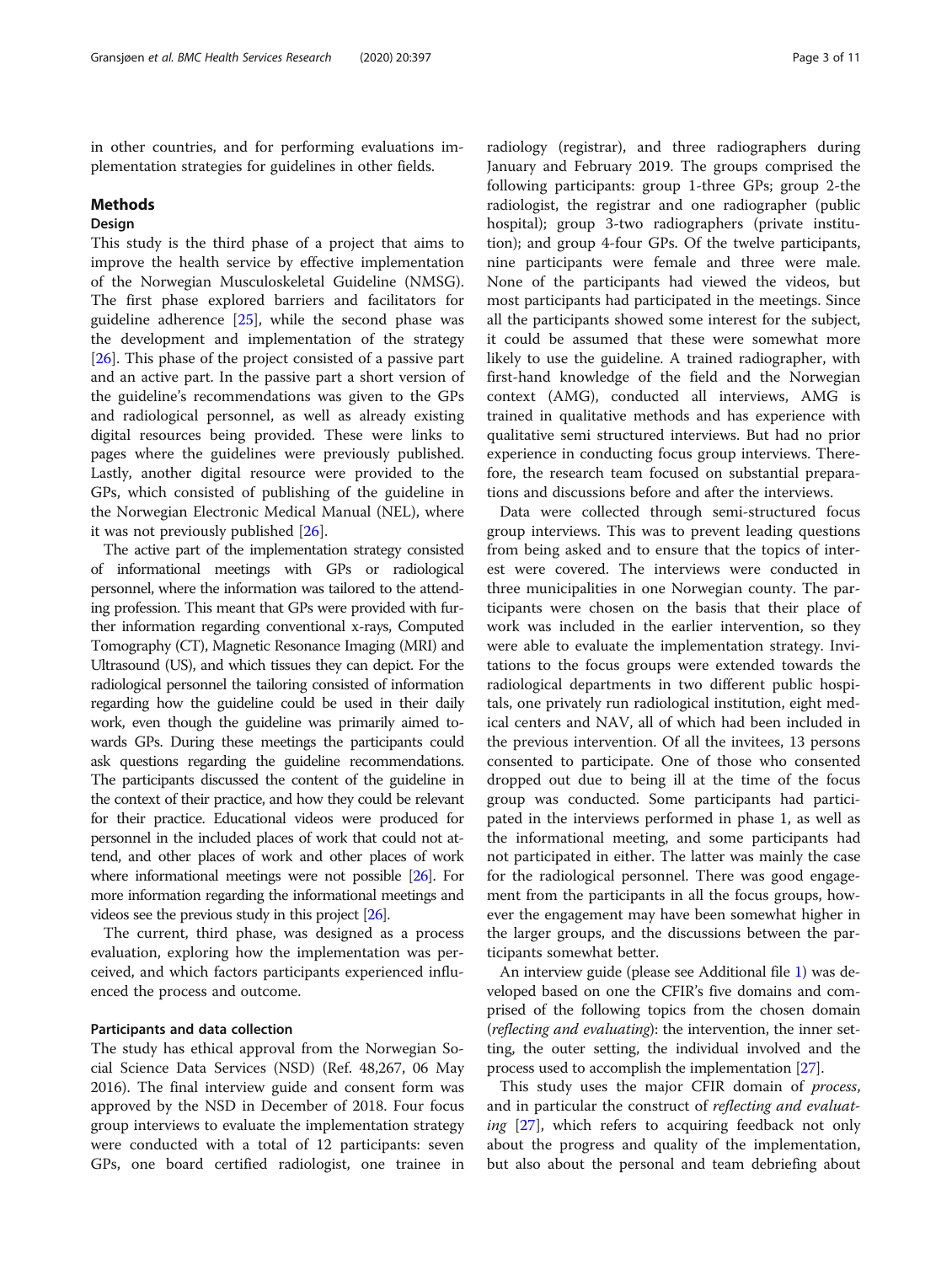progress and experience [\[27\]](#page-10-0). The questions developed using this framework were used to answer both research questions, i.e., regarding successful and unsuccessful parts of the intervention and factors influencing the perceived outcome of the implementation.

Additionally, the interview questions developed using CFIR were also used to measure IF, together with questions based on the IF framework. IF refers to the degree to which the implementation is delivered as intended [[24\]](#page-10-0). Many factors can affect the degree of IF, and IF affects the intervention's outcome. Potential moderators affecting the adherence are the intervention's complexity, the facilitation strategies, delivery quality and participant responsiveness [[24\]](#page-10-0). In this case the questions based on IF also helped answer the same research questions as the questions based on CFIR. To the best of our knowledge this is the first study to have explicitly used CFIR and IF in this type of tandem, where the construct of reflecting and evaluating, more specifically the points of intervention characteristics, inner setting and outer setting to help measure IF, and thereby helps improving the evaluation of the implementation. These points from CFIR is suited for this task since it also evaluates the quality of the intervention, and changes in inner setting or outer setting can be an indicator of adherence. See Fig. 1 for more detail.

The interview guide also covered characteristics of the intervention, and of the perceived quality of the educational materials provided, as well as the intervention's inner and outer setting. One example of questions used in the interview guide for the former are: How do you feel the information given and the written material have influenced your knowledge in this particular field? An example of a question used in the interview guide regarding the outer setting is: Have you used the guideline in meetings with demanding patients?

All interviews were conducted at the participants' workplaces. The interviews lasted approximately 45 min, and ranged from 40 to 60 min, and mean duration was 49 min. See Additional file [1](#page-9-0) to see the full interview guide.

Data material can be provided upon reasonable request.

#### Analysis strategy

The data material comprise four semi-structured focus group interviews. All interviews were tape recorded and transcribed verbatim. The data were analyzed using Qualitative Content Analysis, which consists of five steps: 1)building a coding frame, 2)segmentation, 3)trial coding, 4)evaluating and modifying the coding frame, and 5)main analysis [\[28](#page-10-0)]. In the building of the code frame some of the categories and their respective subcategories were pre-



Fig. 1 Figure showing an overview of how the construct of reflecting and evaluating was used in this project, and how this is related to implementation fidelity (IF). As can be seen in the figure, some of the points in the intervention characteristics from CFIR overlaps with IF, and can thereby help measure IF. The use of Inner setting and Outer setting from CFIR was used as an indication of adherence, and could thereby help measure IF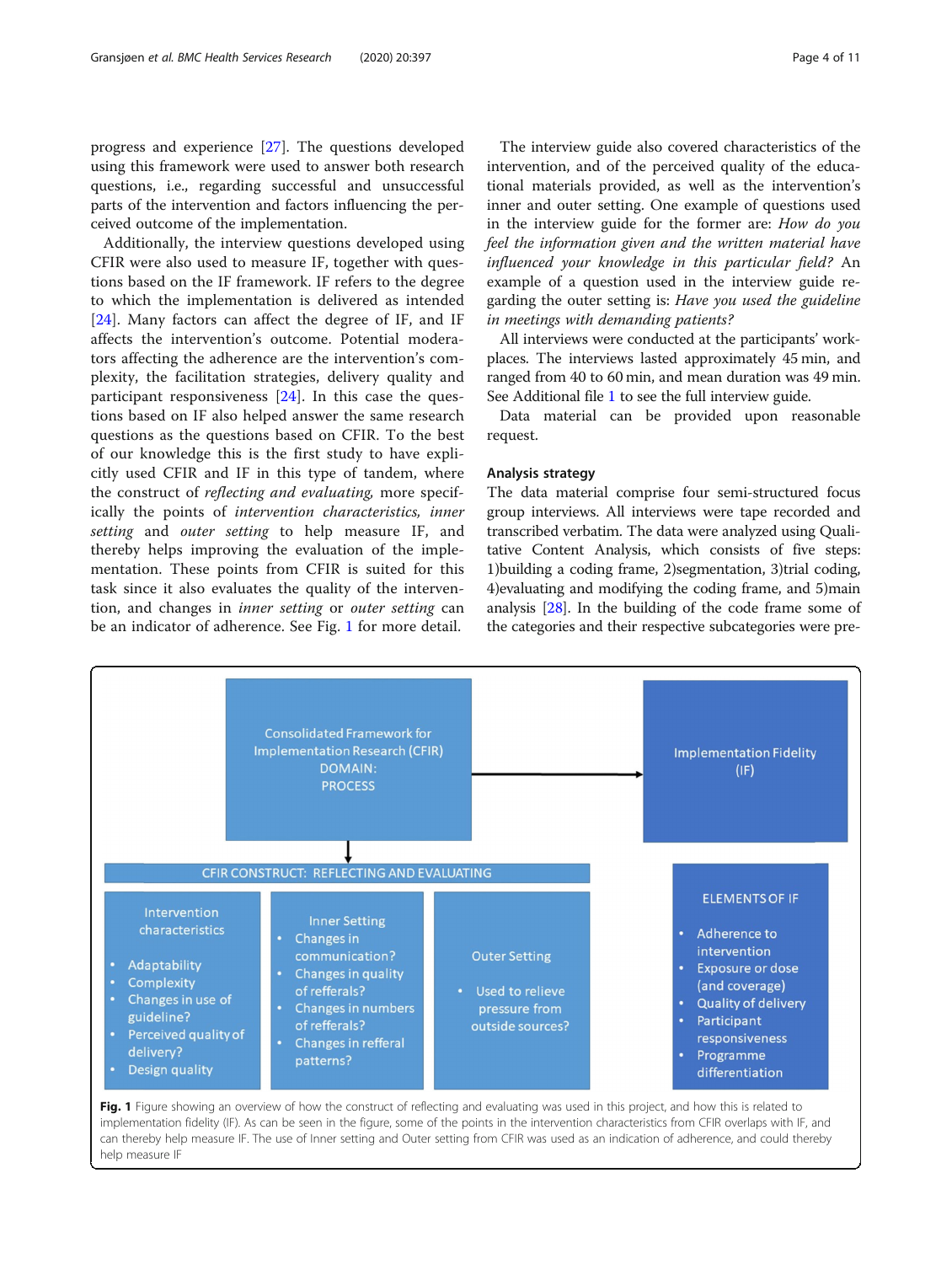determined. However, most of the categories and subcategories were drawn from the data, meaning the building of the coding frame was partially deductive.

All authors contributed to all steps of the analysis to avoid bias, ensuring a fitting coding frame was built and ensuring that the interpretation reflected the material.

#### Results

The coding frame that was built in the first step of analysis, and used in the further analysis of the material, consisted of four categories, each consisting of three to five subcategories. Two of the categories relates to the intervention (parts that were perceived as successful/unsuccessful) and any perceived changes associated with guideline adherence, or lack thereof. The two last main categories relates to factors that affected guideline adherence. All categories and subcategories includes the viewpoints from both the GPs and the radiological personnel. For an overview of the categories and subcategories, see Table [1.](#page-5-0)

## Elements of the implementation perceived as successful or non-successful

Most participating GPs perceived the informational meetings that were arranged as positive, albeit with too much information to be able to handle the details. For this reason the informational meetings were seen as successful as a reminder of the existence of the guideline and as a repetition of the guideline recommendations, as described by one GP.

"So I have to say that I see what you have said [during the informational meeting]as a very positive contribution towards me making better assessments of what are necessary examinations for my patients"

As only few of the radiological personnel in both the hospital and the private institution visited participated in the informational meetings, very few of the radiological personnel interviewed could comment on the meeting. However, those who had participated deemed the meetings as positive in regards to increasing awareness of the guideline's existence. Nonetheless, they thought it more important that the referrers – rather than themselves – had received the information of the guideline, and that his could lead to greater changes in the use of diagnostic imaging.

The GPs were also satisfied with the *digital access to* the guideline, through the Norwegian Electronic Handbook for doctors (<https://legehandboka.no/>). This is the digital resource most widely used by GPs when searching for information, such as guideline recommendations regarding certain diseases. Radiological personnel do not use the Electronic Handbook for doctors and had not

used the links provided with the physical short version, and they found it somewhat difficult to find the guideline through online searches.

The *access to a physical short-version* of the guidelines recommendations was perceived as the least successful part of the implementation. Most of the GPs had used them for a while immediately after receiving them, but these papers had gone missing quite soon after the implementation.

## "I had it for a while too, but things like these, they disappear."

None of the participating radiological personnel was aware of the existence of the physical short versions, which the participants explained by the non-optimal placement of these short versions in a room that was not often used. The videos were not used by the participants, and where thereby not mentioned during the focus groups.

## Perceived changes, or lack of changes, in practice after the implementation

All changes that are listed in this section are not objectively measured, as these are the perceived changes of the participants. The implementation led to perceived changes in the use of the guidelines to some extent. Many chose not to consult the guideline in their daily work, because they perceived their practice complied with the current guideline recommendations, as presented during the informational meetings. This meant that the guideline was not used as a decision-making tool, but rather as a tool in discussions with patients:

"I have used it a little, to show patients that there is actually a cost for us to perform diagnostic imaging. Or make an assessment of when to perform diagnostic imaging or not"

As far as the participating radiological personnel knew, the guideline had not been used in their departments after the implementation. There was, however, some agreement that they experienced a slight decrease in the numbers of examinations performed in their respective departments. The participants could not remember if this decrease happened in conjunction with the implementation.

"In general the number of x-rays we perform have decreased lately, but if you go to [private institution] I don't think you will see the same trend there"

Some of the GPs responded that they had started to wait longer with some patients before referring them to diagnostic imaging, reflecting a change in referral pattern. However,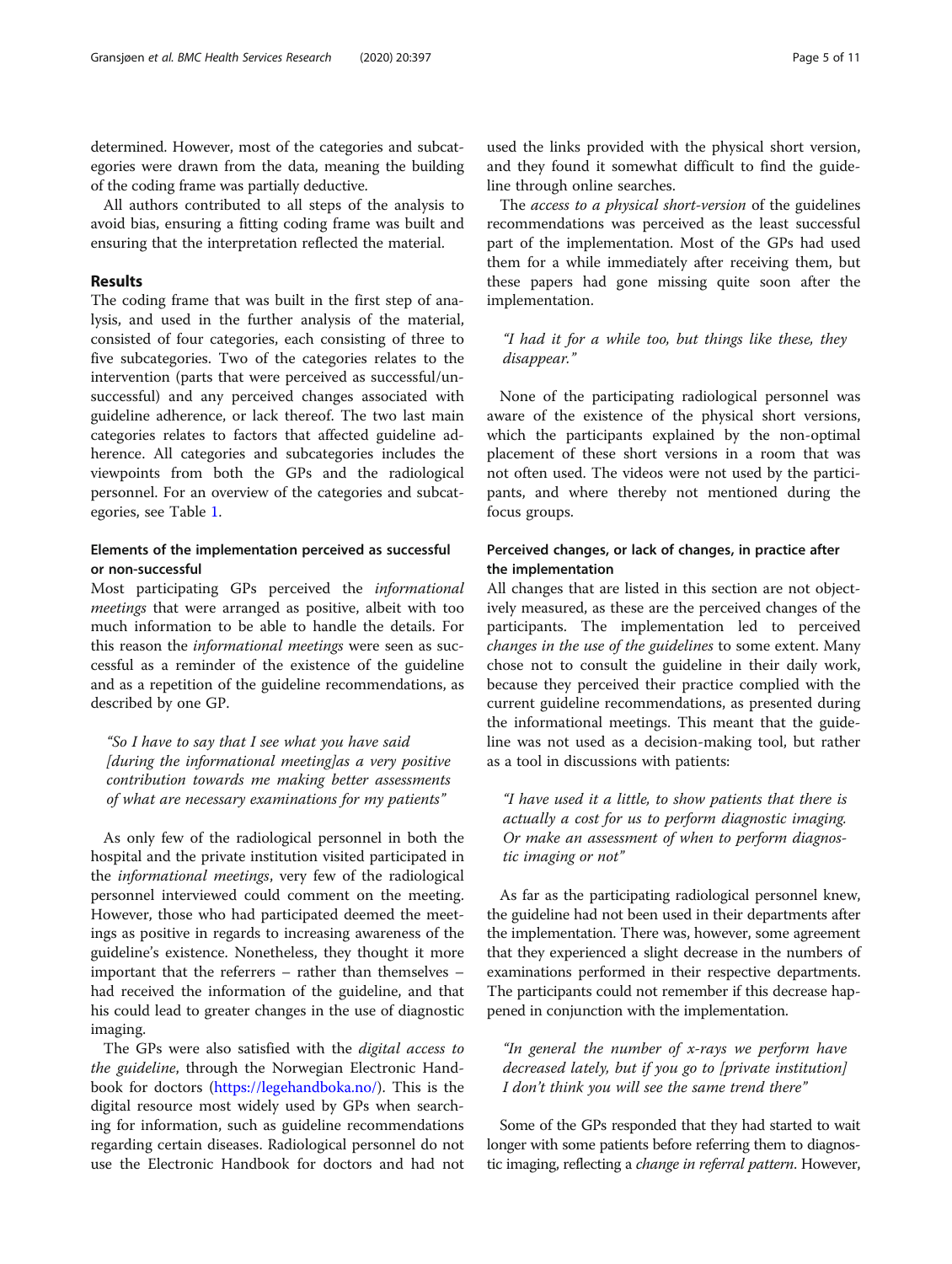## <span id="page-5-0"></span>**Table 1** Overview of the coding frame with main categories and their subcategories

| Main Categories                                                                      | Subcategories                                                                  | Quotes                                                                                                                                                                                                                 |
|--------------------------------------------------------------------------------------|--------------------------------------------------------------------------------|------------------------------------------------------------------------------------------------------------------------------------------------------------------------------------------------------------------------|
| Elements of the implementation perceived<br>as successful/non-successful (3.1)       | Informational meetings                                                         | "So I have to say that I see what you have said<br>[during the informational meeting]as a very<br>positive contribution towards me making better<br>assessments of what are necessary examinations<br>for my patients" |
|                                                                                      | Digital access to the guideline                                                | "I mean it is NEL we mostly use, and many of<br>the quidelines are incorporated there."                                                                                                                                |
|                                                                                      | Physical copy of the short version<br>of the guideline                         | "I had it for a while too, but things like these,<br>they disappear."                                                                                                                                                  |
| Perceived changes, or lack of changes, in<br>practice after the implementation (3.2) | Changes in use of the guideline                                                | "I have used it a little, to show patients that<br>there is actually a cost for us to perform<br>diagnostic imaging. Or make an assessment<br>of when to perform diagnostic imaging or not"                            |
|                                                                                      | Changes in referral pattern                                                    | In general the number of x-rays we perform<br>have decreased lately, but if you go to [private<br>institution] I don't think you will see the same<br>trend there"                                                     |
|                                                                                      | Changes in justification and quality<br>of referrals                           | "[] where I may still refer to unnecessary MRI<br>examinations of the shoulders and things like<br>that, where the examination wont give<br>$much$ []"                                                                 |
|                                                                                      | Changes in communication<br>between primary and secondary<br>care              | "But the answers with the results [of the<br>examination]is as before, there is no increase in<br>feedback or anything like that"                                                                                      |
|                                                                                      | Changes in communication with<br>Norwegian labor and welfare<br>administration | "But the problem is more that NAV generally has<br>a high demand towards us to refer to<br>examinations, and our clinical examination is not<br>enough for them."                                                      |
| <b>Environment related factors affecting</b><br>guideline use and adherence (3.3)    | Organization and placement of<br>responsibility                                | "So we don't have a regulatory body, and the<br>way the system works today there isn't any<br>possibility to have a regulatory body for x-ray<br>referrals either."                                                    |
|                                                                                      | Lack of forum for direct<br>communication                                      | "No, that's difficult since we don't have a system<br>where we can give this kind of feedback without<br>rejecting the referral completely"                                                                            |
|                                                                                      | Patient as a customer                                                          | "You have so much power as a patient today, for<br>a referrer You can rate them [the referring GPs]<br>by how happy you are, and those reviews are<br>public online"                                                   |
|                                                                                      | Private actors in the radiological<br>field                                    | "Well that is what is being advertised by some<br>private actors. Make sure you are healthy".                                                                                                                          |
|                                                                                      | Public media attention                                                         | "So the patients will see so much scare mongering<br>in the media, especially [tabloids].                                                                                                                              |
| User related factors affecting guideline<br>use and adherence (3.4)                  | Professional autonomy                                                          | "After all, that's what clinical judgement is in<br>primary care, to deviate from guidelines and<br>touch and clinically assess the patient"                                                                           |
|                                                                                      | Complexity of the decision-making<br>process                                   | "It's not just that knee in a way, you have to<br>consider the entire person with their medical and<br>family history [] and situations like that is what<br>makes you deviate from the quidelines."                   |
|                                                                                      | Atitudes toward guidelines                                                     | "But it hasn't been any focus on [the guideline]<br>from the higher ups anyway. We may not be that<br>good at referring to these kind of quidelines in<br>general."                                                    |

some participants also felt that they still referred for unwarranted examinations, in the sense that they most likely would not change a patient's diagnosis or treatment. The radiological personnel did not perceive any changes in the quality of the referrals received in their respective departments (hospital/private institution).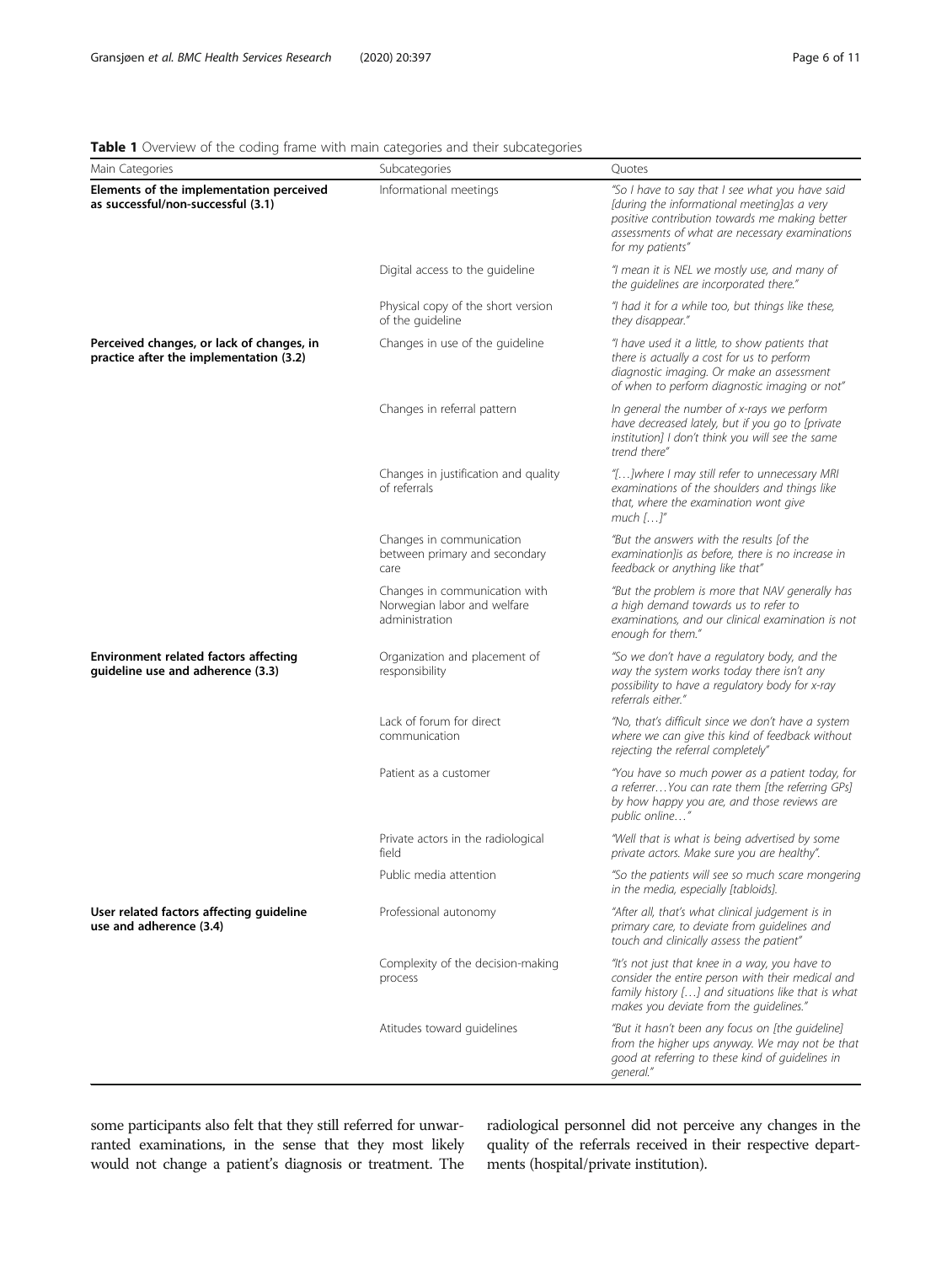The analyses show no perceived changes in the communication between the GPs and radiological departments, or in the communication with the Norwegian Labor and Welfare Administration (NAV).

## Environment-related factors affecting guideline use and adherence

Both GPs and radiological personnel argued that the organization and placement of responsibility in the health care services could make it difficult to adhere to guidelines, especially for radiological personnel. The radiological personnel frequently mentioned two points. First, the referrals for conventional x-ray examinations usually were not assessed by a radiologist in most departments, which limits the possibilities for guideline use and adherence.

Second, the drop-in system used by many radiological departments also made guideline adherence difficult. This system allows the patient to go directly to the radiological department with a referral from their GP without a booked appointment and have the examination performed immediately. This statement from one of the radiological personnel shows this lack of a system for x-ray referral assessment:

"So we don't have a regulatory body, and the way the system works today there isn't any possibility to have a regulatory body for x-ray referrals either."

Both of these points were seen as problematic because the radiographer is the first to make an assessment of the referral in both instances, when the patient had already arrived in the department. This complicated the assessment and any potential change or declining of the referral.

We found that GPs perceived pressure from other professions (e.g, physiotherapists and chiropractors) and patients as a challenge to guideline adherence, i.e. patient as a customer perception. For example, younger GPs could be concerned about bad reviews online and patients changing their GP if they did not receive a referral. Radiological personnel also talked about these challenges and sympathized with the GPs' perceptions. The statement made by one of the radiological personnel showed that both groups received this as a problem:

"You have so much power as a patient today, for a referrer…You can rate them [the referring GPs] by how happy you are, and those reviews are public online…"

Radiological personnel did not talk about the same type of pressure; rather they experienced a pressure to perform the examination requested by the referrer. Moreover, they talked about how they worked at a service department that was supposed to accommodate the other departments in the hospital and referrers from primary care.

Some GPs feared that the risk of public media attention (such as newspaper articles) impelled an increased demand for diagnostic imaging in the population. Another problem mentioned by many of the GPs were the private actors in the radiological field, who market their services to the population, thereby creating a perceived need for diagnostic imaging among the patients.

Finally, both GPs and radiologists perceived a lack of a forum for direct communication about the referrals as an obstacle for assuring guideline adherence and quality of referrals. The statement by one of the radiological personnel demonstrates this:

"No, that's difficult since we don't have a system where we can give this kind of feedback without rejecting the referral completely"

They were talking about technological systems in that quote. It was also mentioned that the electronic referral system used by many hospitals and privately run institutions could be the ideal place to have such a feature, enabling feedback about referrals more easily that today.

GPs missed feedback from radiological personnel to correct their practice, while radiological personnel missed having an effective means of asking questions about referrals and giving feedback to the referrer.

## User related factors affecting guideline use and adherence

Our study found that most GPs perceived that their professional autonomy and clinical judgement had more weight than guideline adherence when assessing a patient for potential diagnostic imaging, illustrated by this GP's statement:

"After all, that's what clinical judgement is in primary care, to deviate from guidelines and touch and clinically assess the patient"

Radiological personnel also argued that *professional au*tonomy was important when assessing referrals and deciding whether a need existed for a modality deviating from a referrers request.

Our findings also show that GPs considered the decision-making-process to be complex, during which not only a patient's current symptoms needed to be taken into account, but also a patient's previous history, family history, and other relevant factors. These combined factors often made guideline adherence difficult, since the guideline recommendations often do not take these factors into consideration.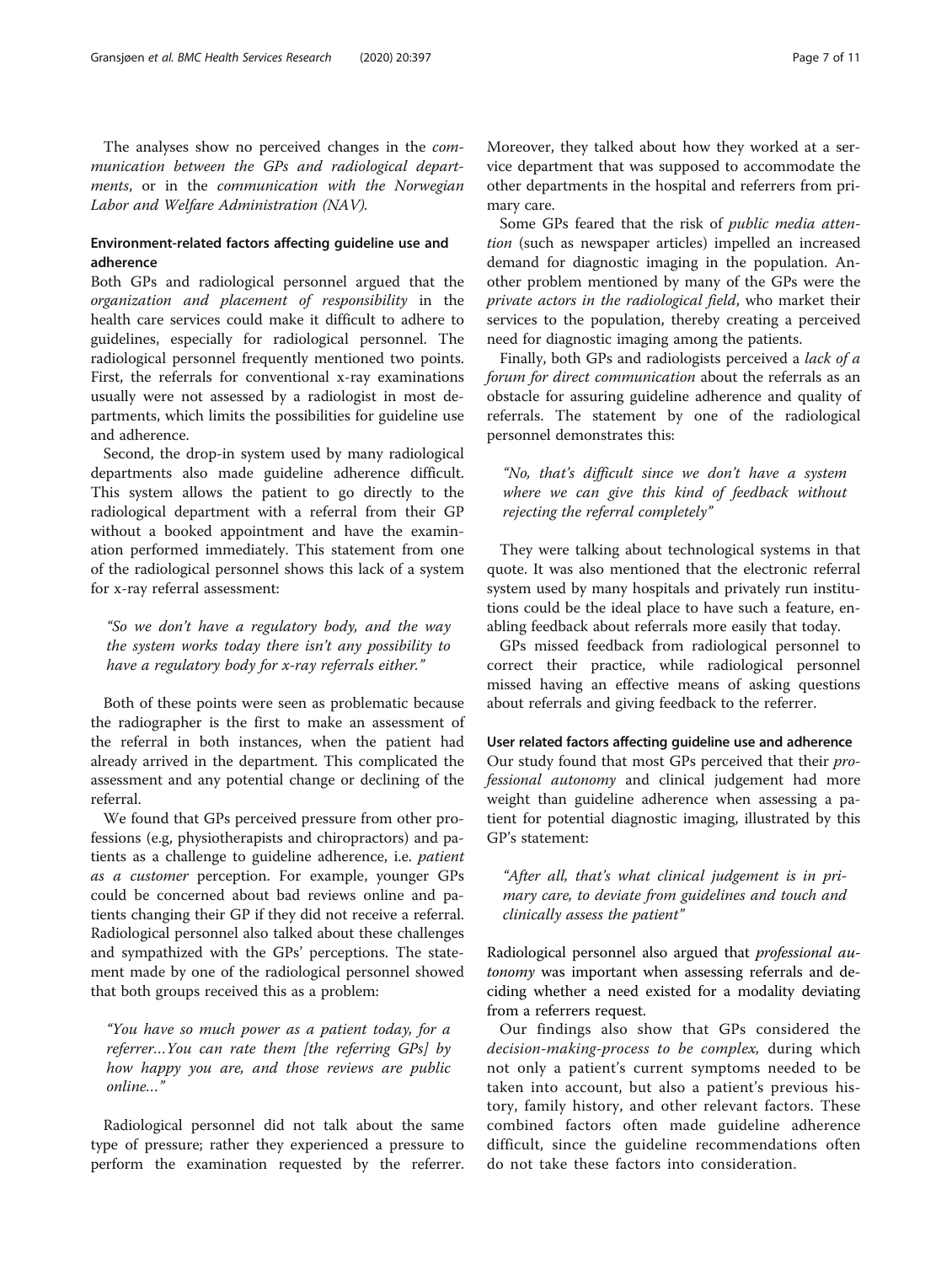The radiological personnel also argued that it could be difficult for the GPs to make decisions regarding diagnostic imaging. This was in part because the clinical tests used today have limitations that make providing a definite diagnosis difficult. Clinical assessment of a patient, in combination with tight time restraints, can be difficult.

Finally, health care workers and the management's lack of focus on, and attitudes towards guidelines was perceived to affect guideline adherence by both groups interviewed, as this statement from one of the radiological personnel shows:

"But it hasn't been any focus on [the guideline] from the higher ups anyway. We may not be that good at referring to these kinds of guidelines in general."

The results indicate that there may be a general opposition towards guidelines among some GPs, due to guideline overload. There also seems to be a lack of focus on guidelines among radiological departments' management. Many of these guidelines have changed rapidly, and the GPs argued that there could be too much information to be able to adhere to all the different guidelines.

### **Discussion**

Our findings demonstrate that the informational meetings were the most successful part of the implementation, because they created an awareness of the guidelines' existence and their potential to make good decisions with respect to examinations, and to confirm that GPs and radiologists' practice was mostly correct. This is in accordance with the literature, in which informational meetings have been seen to have great potential for change in guideline adherence [\[29](#page-10-0)–[31](#page-10-0)]. Studies have reported increases in guideline adherence between 9 and 82% when applying informational meetings in different forms [\[11](#page-10-0), [12](#page-10-0), [29](#page-10-0), [31](#page-10-0), [32](#page-10-0)]. The participants were also mostly happy with the contents of the informational meetings, which may also have contributed to the experience that this was the most successful part of the implementation. According to IF, the content quality is also an important moderator for the outcome of an implementation  $[24]$  $[24]$  $[24]$ , and in our study the quality of the content may have had a positive effect of the perceived outcome .

The two passive parts of the implementation (physical copy of short version and access to digital resources) did not seem to change guideline use and were experienced as the least successful part of the implementation. GPs only used the guideline for a short while before it was lost, and the radiological personnel did not use it at all, which thereby did not spur any major change.

This corresponds partly with the literature, in which passive forms of implementation have shown some potential for change in guideline use and adherence. In our study no lasting change was found, while other studies have demonstrated that what yielded the least change was simply publishing the guideline (no significant change) [\[9\]](#page-10-0). The passive method that showed greater change came from a combination of postal dissemination and dissemination of a local study showing the benefits of the guideline (30% reduction in referrals contradicting guidelines) [\[33\]](#page-10-0).

The experience that only parts of the implementation were somewhat successful can also help explain the experience from both GPs and radiological personnel with lack of major changes in guideline use, reference pattern, or communication between primary and secondary care. Rather than using the guideline as a decision support tool, GPs used the guideline in discussions with patients who wanted diagnostic imaging, since this is when they reckon the guideline was most useful. Radiological personnel reported not using the guideline after the implementation. This was partly due to many of the radiological personnel not participating in the informational meetings, partly to poor placement of the physical short version. Some difficulties finding the online resources influenced the lack of guideline use.

The lack of guideline use might also be related to how the implementation was delivered, which according to IF is one of the affecting factors for an implementations outcome [[24\]](#page-10-0). It could be problematic that the participants had not seen a need for the information and sought it out themselves as a response to a need. The informational meetings were offered to a representative for the participating municipalities, and it may be that not all participants were interested in this guideline. Several of the participants in the focus group interviews also mentioned that they considered the informational meetings as a confirmation of their practice being mostly correct, which may indicate a perceived lack of need to change their practice for those participants.

According to IF, another factor that can influence the perceived outcome of an implementation is the exposure, or dose, of the implementation [\[24\]](#page-10-0). This means how much of the target group is covered, how often, and for how long. During the implementation process it was difficult to cover the entire target group. It was especially challenging with the radiological personnel, because meetings with the entire department are challenging to arrange. Therefore, in the evaluation many of the radiological personnel in the focus group interviews had not attended the informational meetings. This may have influenced the process and perceived outcome of the implementation. It was also mentioned during the focus group interviews that the information should have been conveyed at least one more time, a while after the original meeting. This indicates that the exposure, or dose, was not optimal for the target group, which also can have influenced the outcome.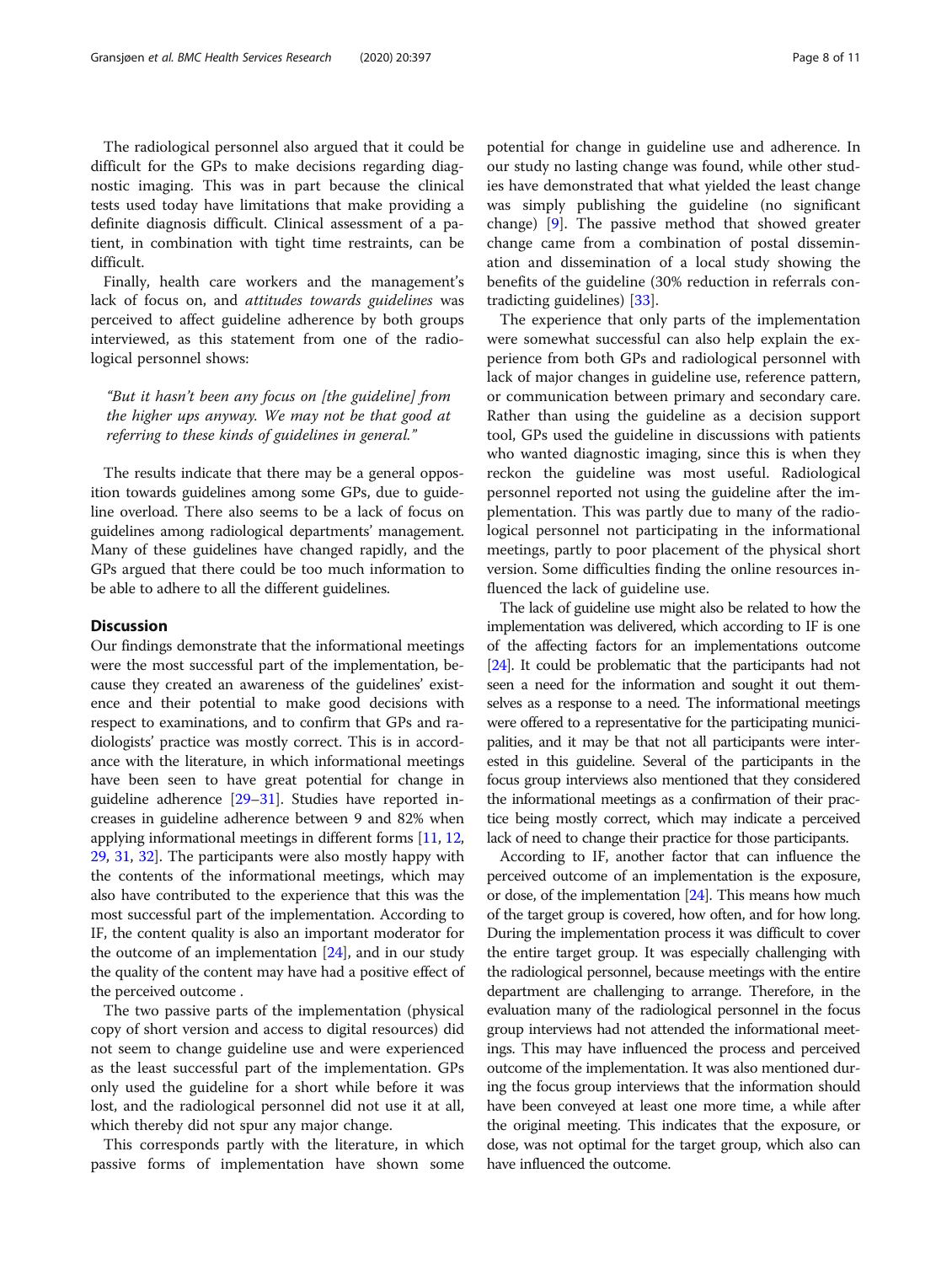This is in combination with factors CFIR refers to as the inner setting (e.g, networks and communications, structural characteristics, culture and implementation climate) and the outer setting (e.g, patient needs and resources, peer pressure, and external policies and incentives) which together make changes in practice difficult [[27\]](#page-10-0). For example, it was mentioned that communication between radiologists and referrers, other than by phone was difficult and time consuming. This has also been showed in earlier studies, where it has been reported as an important factor when examinations have been performed in which radiologists doubt the usefulness of the examination [\[34](#page-10-0)]; radiographers have also reported similar experiences about contacting the referring physician being time consuming [\[35\]](#page-10-0).

Our study's participants suggested that the electronic referral system could have an option for direct communications between referrers and radiological personnel; they also mentioned that common meetings between the two groups could improve communication, when for example, they could discuss guidelines and local protocols in the radiology departments (hospital and privately run institutions).

Like the CFIR, we found the patient demand factor as a key factor in the implementation process and its perceived outcome [\[27](#page-10-0)]. Participants experienced that patient demand influenced guideline use, because patients could leave bad reviews online if they were dissatisfied with the consultation, and would change to another GP if they did not receive a referral for diagnostic imaging. Patient demands could be initiated by stories in the media depicting patients being saved because they received diagnostic imaging in time. This, in combination with a lack of time for both referrers and radiological personnel made guideline use difficult. This problem is mentioned in other studies, in which lack of time was one of the largest barriers to guideline use and proved difficult to overcome [\[25](#page-10-0), [36](#page-10-0)–[40\]](#page-10-0).

Two other factors mentioned during the focus group interviews related to the construct of the inner setting in CFIR [\[27\]](#page-10-0). First, both GPs and radiological personnel view professional autonomy as one of the most important parts of their job. This has also been identified previously, that health professionals have been worried about being stuck performing cook-book medicine and clinical judgement was being lost [[41\]](#page-10-0). Second, the lack of a focus on guidelines from radiological departments' management (both in public hospitals and private institutions) and an excessive focus on guidelines by the government for the GPs. The lack of focus on guidelines from management lead to a lack of awareness and use of guidelines for the radiological personnel. For the GPs the excessive focus on, and amount of, guidelines led to them not being able to relate to all of them.

All these factors combined can help explain the lack of changes experienced in practice by both the GPs and the radiological personnel. Our study indicates that in the Norwegian context the implementation was unable to reduce the existing barriers to guideline use and adherence. The context of primary care and radiology may also have influenced the findings, since providing educational material, and educational meetings has been found more effective in other contexts [\[29](#page-10-0)–[31](#page-10-0)]. Had the implementation been changed to either be a digital reminder message, or just have a repeat of the meetings this may also have shown a different outcome. Our experiences can, however, be of great value for improved implementation of guidelines and for other approaches that can spur behavioral changes for appropriate care. On the other hand, the success of the implementation cannot be stated as of yet, since these results are based on the participants perceptions, and could be biased.

This study will be followed up by a quantitative study that is an evaluation of the referral rate for the diagnostic imaging covered by the implementation. This will show another aspect of the outcome of the implementation, in the shape of any significant changes in the use of diagnostic imaging.

#### Limitations

One limitation of this study was that the guideline was already introduced, and this implementation was technically a re-implementation. However, the official introduction consisted of publishing the guideline on a web page and a postal dissemination. Hence, it was not an implementation interacting with the target groups.

The fact that several of the participating GPs and radiological personnel had not attended the earlier informational meetings limits the evaluation of these meetings. This was especially the case for the radiological personnel, because most of their participants in the focus group interview had not participated in the informational meetings. However, since this only applied to one part of the implementation content, this may not have had a major impact on the overall evaluation of the implementation.

Finally, the theoretical frameworks used to develop the questions and as background for the evaluation have their own limitations. CFIR was originally developed for research on more specific and focused interventions, rather than on more complex interventions situated in different contexts, like this study  $[42]$  $[42]$  $[42]$ . Adapting CFIR to this kind of implementation can, therefore, be challenging [\[42](#page-10-0)]. However, in this study it was not used directly but rather as a guide and basis for the planning stages and the implementations evaluation. The limitations when using self-reported data to measure IF are related to challenges with accuracy and validity [\[43](#page-10-0)]. The data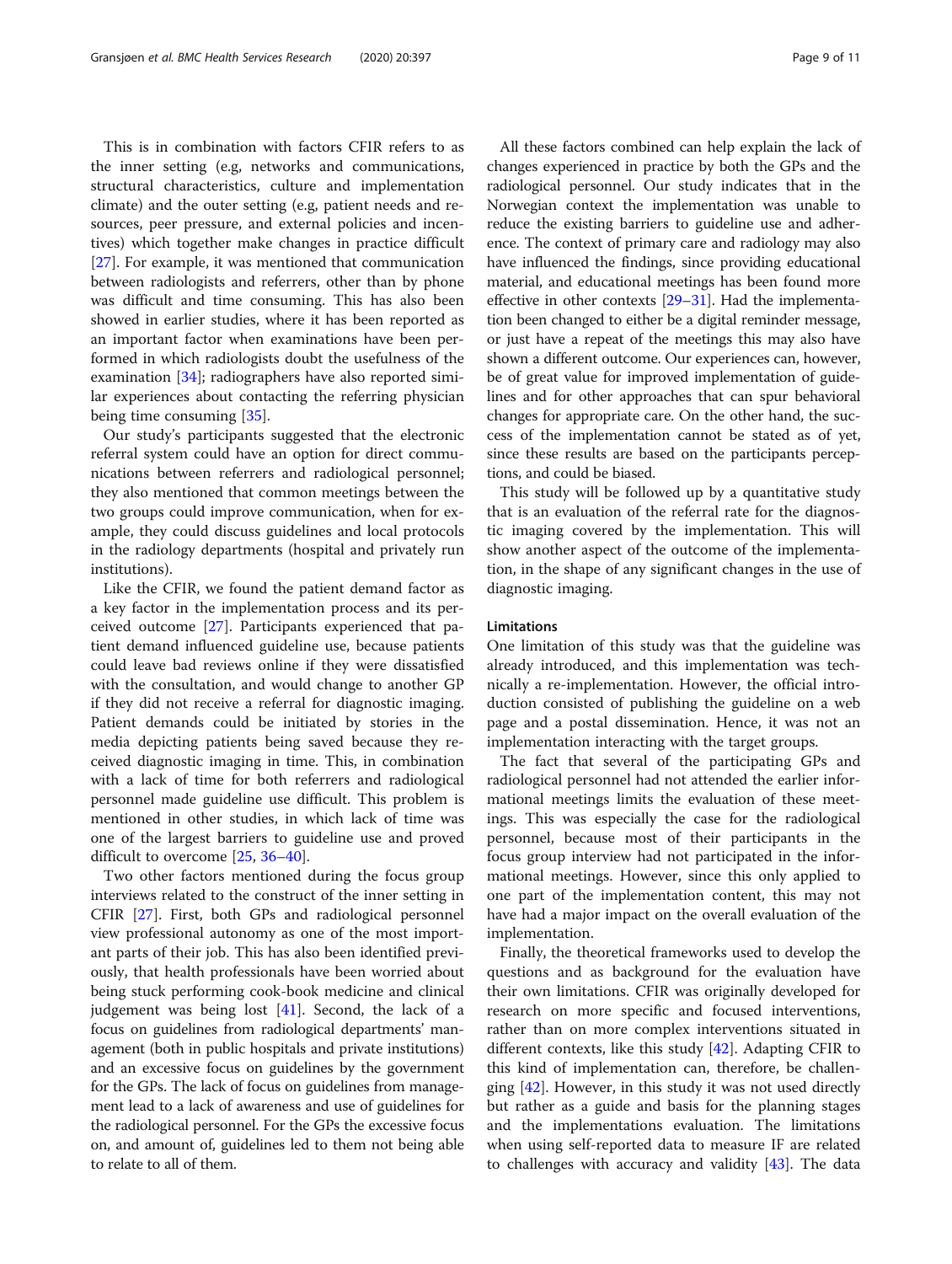<span id="page-9-0"></span>can be distorted because the participants' reports may be biased by their feelings towards the implementers, a tendency to over-report adherence, and a desire to provide a positive assessment of their adherence to guidelines [[43\]](#page-10-0). This could also be the case in this study, even if the participant seemed to give an honest opinion regarding the implementation and assessment of their adherence.

## Conclusions

In conclusion, we found that the participants only deemed the informational meetings and digital resources as successful, and there were small or no changes in practice. Several factors perceived to influence the implementation process and outcome by both target groups were also identified (lack of systems for direct communication, and pressure from patients). Some of the factors identified were only mentioned by one of the target groups, such as guideline overload (GPs), and lack of focus on guidelines, lack of regulatory body for x-ray referrals (radiological personnel).

The results also show that even tailored implementation strategies have difficulties reaching the entire target group and spur a change in practice when existing barriers to guideline use are not overcome, resulting in lack of change experienced within the target groups.

Although these results stem from a specific project in Norway, they reveal important factors and mechanisms that can be transferred to others and can be of great value for policy makers and healthcare organizations involved in implementing guidelines and for other approaches reinforcing appropriate care.

Based on our results we recommend that further work in guideline implementation continue to utilize an active approach that engages the target group more in the intervention design and implementation. Moreover, further steps should be taken to overcome the identified barriers to guideline use and adherence. The actual need for change, and thereby implementation, should also be assessed before starting an implementation.

### Supplementary information

Supplementary information accompanies this paper at [https://doi.org/10.](https://doi.org/10.1186/s12913-020-05272-9) [1186/s12913-020-05272-9](https://doi.org/10.1186/s12913-020-05272-9).

Additional file 1. Interview quide.

#### Abbreviations

CFIR: Consolidated Framework for Implementation Research; CPOE: Computerized Physician Order Entry; CR: Conventional Radiography; GP: General Practitioner; IF: Implementation Fidelity; NAV: Norwegian Labour and Welfare Services; NEL: Norwegian Clinical Manual; NSD: Norwegian Social Science Data Services

#### Acknowledgements

Not applicable.

#### Authors' contributions

AMG contributed to the conception and design, made the acquisition of data, coordinated the analysis of the data, made the first draught of the manuscript and coordinated the following substantial revisions. SW contributed to conception and design, the analysis and interpretation of data, critical revising of the manuscript and given final approval of the version published. KBL contributed to conception and design, the analysis and interpretation of data, critical revising of the manuscript and given final approval of the version published. BMH contributed to conception and design, the analysis and interpretation of data, critical revising of the manuscript and given final approval of the version published.

#### Funding

Funding information is not applicable.

### Availability of data and materials

The datasets used and/or analyzed during the current study are available from the corresponding author on reasonable request.

#### Ethics approval and consent to participate

The study has ethical approval from the Norwegian Social Science Data Services (NSD) (Ref. 48267, 06 May 2016). All participants signed a consent form, which was also approved by the Norwegian Social Science Data Services.

#### Consent for publication

Not applicable.

#### Competing interests

Author SW is associate editor of BMC Health Services Research.

#### Author details

<sup>1</sup>Department of Health sciences in Gjøvik, Norwegian University of Science and Technology in Gjøvik (NTNU), Teknologiveien 22, 2815 Gjøvik, Norway. <sup>2</sup>SHARE-Centre for Resilience in Healthcare, Faculty of Health Sciences, University of Stavanger, Kjell Arholmsgate 41, 4036 Stavanger, Norway. <sup>3</sup>Department of Optometry, Radiography and Lighting Design, Faculty of Health Sciences, University of South-Eastern Norway, Box 235, 3603 Kongsberg, PO, Norway. <sup>4</sup>Center for medical ethics, University of Oslo, PC Box 1130, Blindern, 0318 Oslo, Norway.

#### Received: 3 January 2020 Accepted: 29 April 2020 Published online: 11 May 2020

#### References

- 1. Stolberg HO. The development of radiology guidelines in Canada, part 1. Can Assoc Radiol J. 1999;50(2):83.
- 2. Brownlee S, Chalkidou K, Doust J, Elshaug AG, Glasziou P, Heath I, Nagpal S, Saini V, Srivastava D, Chalmers K. Evidence for overuse of medical services around the world. Lancet. 2017;390(10090):156–68.
- 3. van Vugt R, Dekker HM, Deunk J, van der Vijver RJ, van Vugt AB, Kool DR, Brink M, Edwards MJ. Incidental findings on routine thoracoabdominal computed tomography in blunt trauma patients. J Trauma Acute Care Surg. 2012;72(2):416–21.
- 4. Welch HG, Schwartz L, Woloshin S. Overdiagnosed: making people sick in the pursuit of health. Boston: Beacon Press; 2011.
- 5. Flynn TW, Smith B, Chou R. Appropriate use of diagnostic imaging in low back pain: a reminder that unnecessary imaging may do as much harm as good. J Orthopaedic Sports Phys Therapy. 2011;41(11):838–46.
- Darlow B, Forster BB, O'Sullivan K, O'Sullivan P. It is time to stop causing harm with inappropriate imaging for low back pain. UK: BMJ Publishing Group Ltd and British Association of Sport and Exercise Medicine; 2017.
- 7. Smith-Bindman R, Lipson J, Marcus R, Kim K-P, Mahesh M, Gould R, De González AB, Miglioretti DL. Radiation dose associated with common computed tomography examinations and the associated lifetime attributable risk of cancer. Arch Intern Med. 2009;169(22):2078–86.
- 8. Webster BS, Bauer AZ, Choi Y, Cifuentes M, Pransky GS. Iatrogenic consequences of early magnetic resonance imaging in acute, work-related, disabling low back pain. Spine. 2013;38(22):1939.